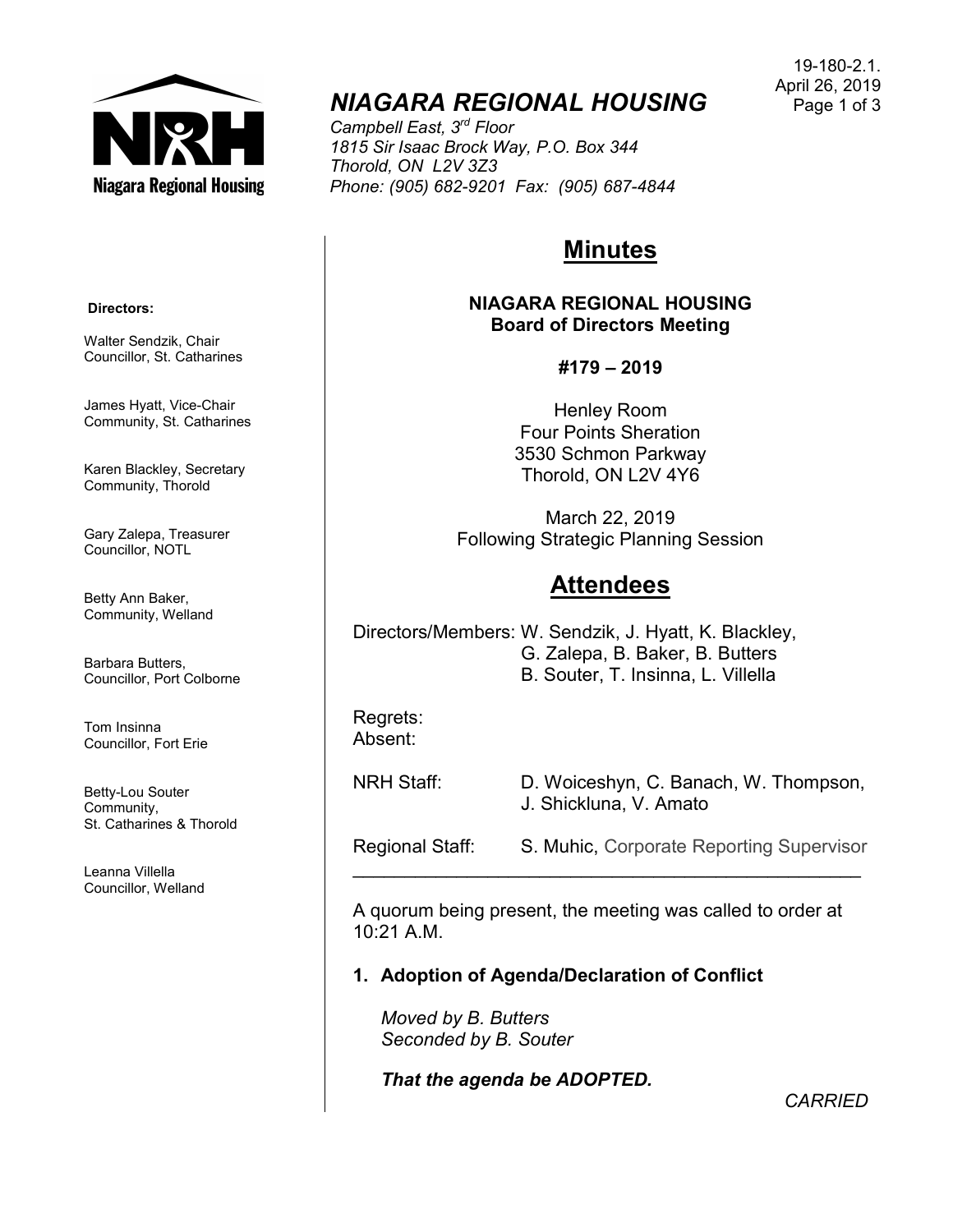#### 2. Consent Items

Moved by G. Zalepa Seconded by J. Hyatt

That the following items:

- 2.1. Minutes of the February 15, 2019 Meeting be APPROVED.
- 2.2. Business Arising
	- 2.2.1. Carlton Street Development Update #22 February 1, 2019 19-179-2.2.1. be RECEIVED for information.
	- 2.2.2. Budget Snapshot of Carlton St. New Development as of February 4, 2019 – 19-179-2.2.2. be RECEIVED for information.
	- 2.2.3. Roach Ave., Welland Intensification Update #5 as of February 4, 2019 – 19-179-2.2.3. be RECEIVED for information.
	- 2.2.4. Budget Snapshot of Roach Ave., Welland Project as of February 4, 2019 - 19-179-2.2.4. be RECEIVED for information.
- 2.3. Provider Advisory Committee Meeting Minutes Nov. 2, 2018 19-179-2.3. be RECEIVED for information.
- 2.4. Core Housing Need in Niagara 19-179-2.4. be RECEIVED for information.

**CARRIED** 

- 3. Discussion Items no items
- 4. Chief Executive Officer's Report
	- 4.1. Memo re: CMHC Rental Construction Financing Initiative 19-179-4.1.

The CEO outlined the program and reasons given by CMHC as to why NRH was not provided information about it before a public announcement of a new build under this program.

- 5. Other Business
	- 5.1. NRH Year-End Surplus

The Board was concerned that NRH may not be able to move forward with the Capital Loan Program for Housing Providers, possibly resulting in a significant loss of affordable units in Niagara that accept tenants from our waiting list.